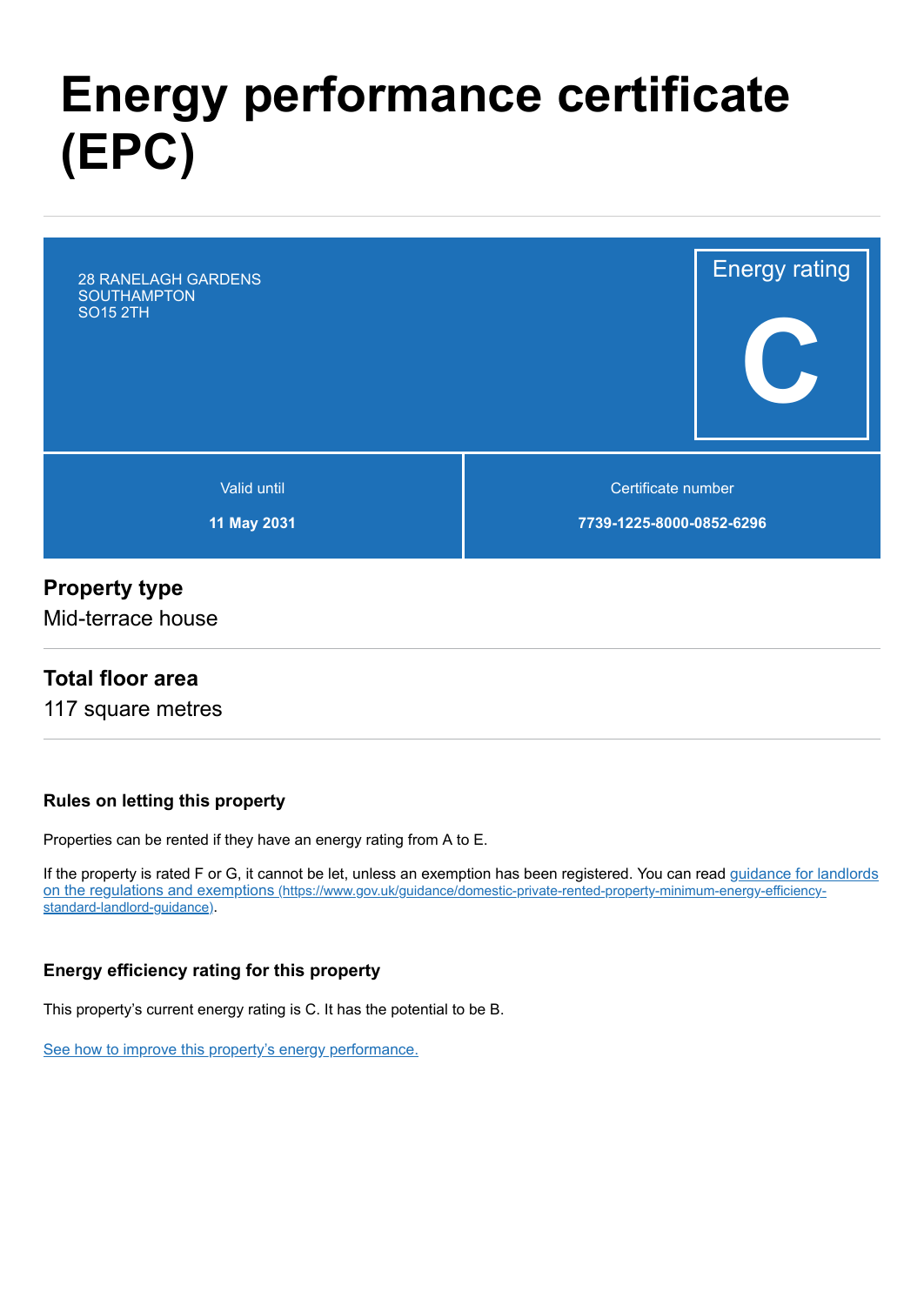| <b>Score</b> | <b>Energy rating</b> |   | <b>Current</b> | <b>Potential</b> |
|--------------|----------------------|---|----------------|------------------|
| $92 +$       | <b>A</b>             |   |                |                  |
| 81-91        | Β                    |   |                | 88<br>B          |
| 69-80        | $\mathbf C$          |   | 74 c           |                  |
| 55-68        |                      |   |                |                  |
| 39-54        | Е                    |   |                |                  |
| $21 - 38$    |                      | F |                |                  |
| $1 - 20$     |                      | G |                |                  |

The graph shows this property's current and potential energy efficiency.

Properties are given a rating from A (most efficient) to G (least efficient).

Properties are also given a score. The higher the number the lower your fuel bills are likely to be.

For properties in England and Wales:

- the average energy rating is D
- the average energy score is 60

#### **Breakdown of property's energy performance**

This section shows the energy performance for features of this property. The assessment does not consider the condition of a feature and how well it is working.

Each feature is assessed as one of the following:

- very good (most efficient)
- good
- average
- poor
- very poor (least efficient)

When the description says "assumed", it means that the feature could not be inspected and an assumption has been made based on the property's age and type.

| Feature | <b>Description</b>              | Rating    |
|---------|---------------------------------|-----------|
| Wall    | Cavity wall, filled cavity      | Good      |
| Roof    | Pitched, 300 mm loft insulation | Very good |
| Window  | Fully double glazed             | Average   |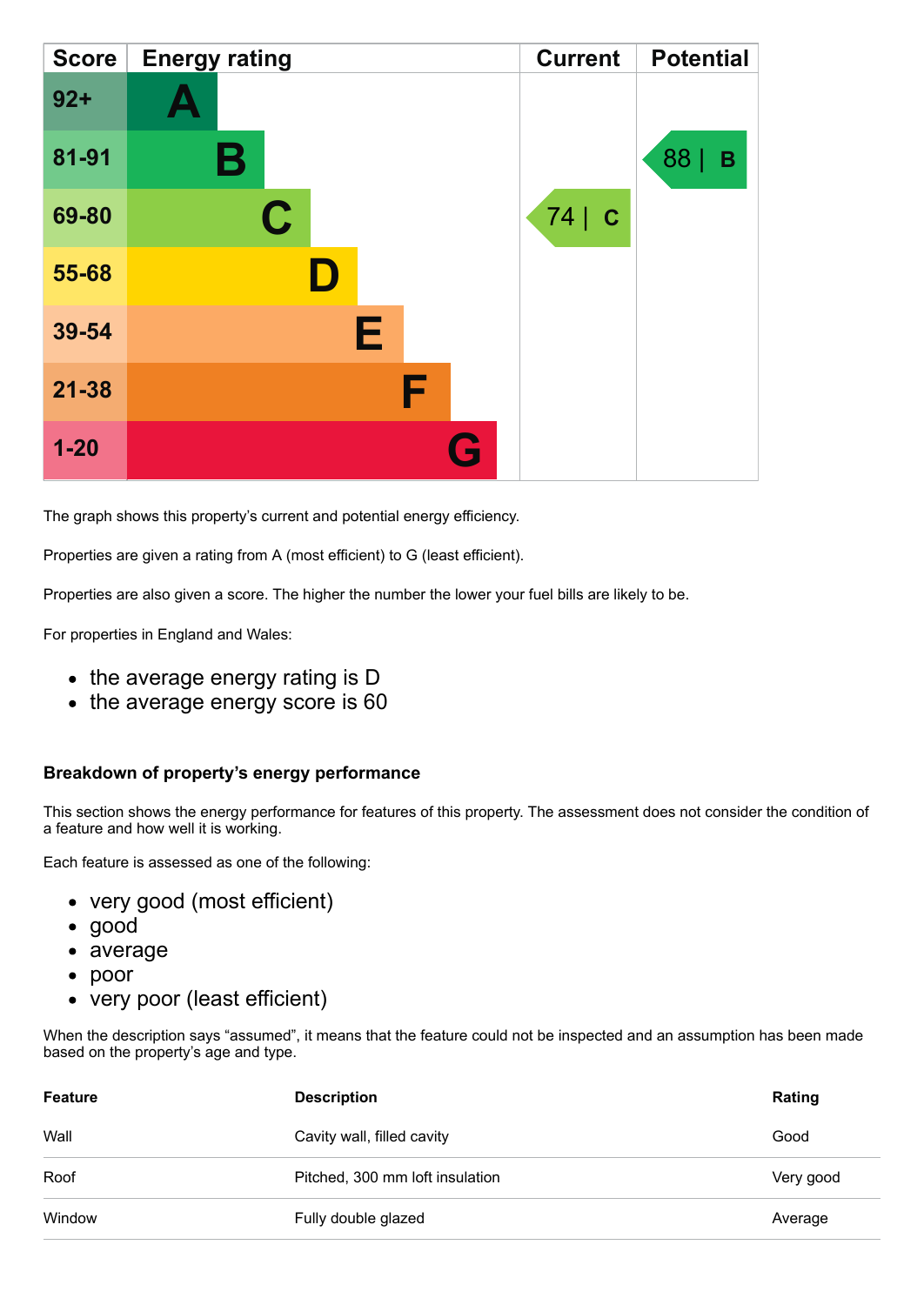| <b>Feature</b>       | <b>Description</b>                          | Rating    |
|----------------------|---------------------------------------------|-----------|
| Main heating         | Boiler and radiators, mains gas             | Good      |
| Main heating control | Programmer and room thermostat              | Average   |
| Hot water            | From main system                            | Good      |
| Lighting             | Low energy lighting in 88% of fixed outlets | Very good |
| Floor                | Solid, no insulation (assumed)              | N/A       |
| Secondary heating    | None                                        | N/A       |

# **Primary energy use**

The primary energy use for this property per year is 145 kilowatt hours per square metre (kWh/m2).

What is primary energy use?

#### **Environmental impact of this property**

One of the biggest contributors to climate change is carbon dioxide (CO2). The energy used for heating, lighting and power in our homes produces over a quarter of the UK's CO2 emissions.

#### **An average household produces**

**This property produces**

3.0 tonnes of CO2

6 tonnes of CO2

### **This property's potential production**

1.1 tonnes of CO2

By making the [recommended changes,](#page-3-0) you could reduce this property's CO2 emissions by 1.9 tonnes per year. This will help to protect the environment.

Environmental impact ratings are based on assumptions about average occupancy and energy use. They may not reflect how energy is consumed by the people living at the property.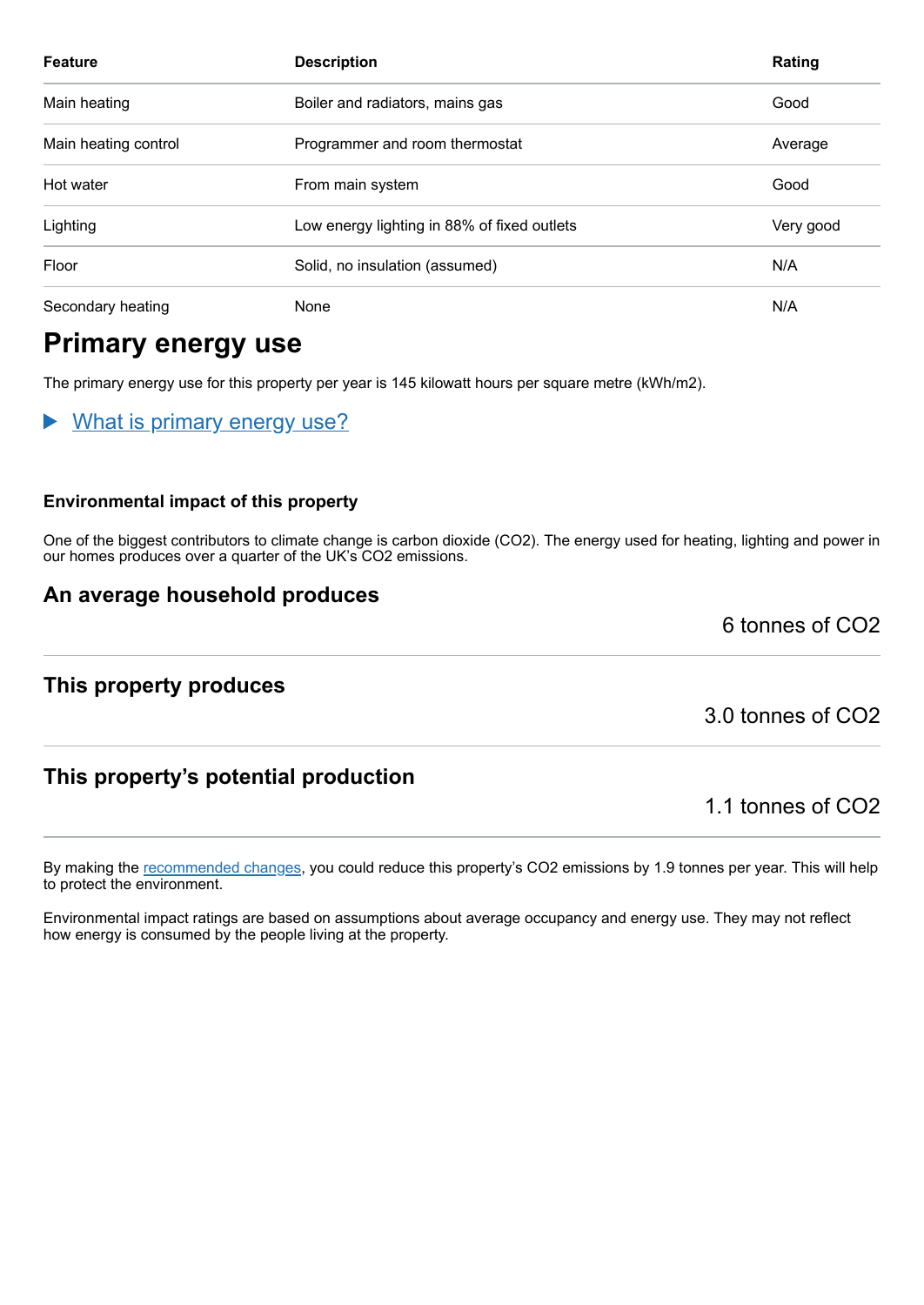#### <span id="page-3-0"></span>**How to improve this property's energy performance**

Making any of the recommended changes will improve this property's energy efficiency.

If you make all of the recommended changes, this will improve the property's energy rating and score from C (74) to B (88).

What is an energy rating?

# **Recommendation 1: Floor insulation (solid floor)**

Floor insulation (solid floor)

#### **Typical installation cost**

### **Typical yearly saving**

**Potential rating after carrying out recommendation 1**

## **Recommendation 2: Replace boiler with new condensing boiler**

Condensing boiler

**Typical installation cost**

**Typical yearly saving**

**Potential rating after carrying out recommendations 1 and 2**

# **Recommendation 3: Solar water heating**

Solar water heating

#### **Typical installation cost**

£4,000 - £6,000

78 | C



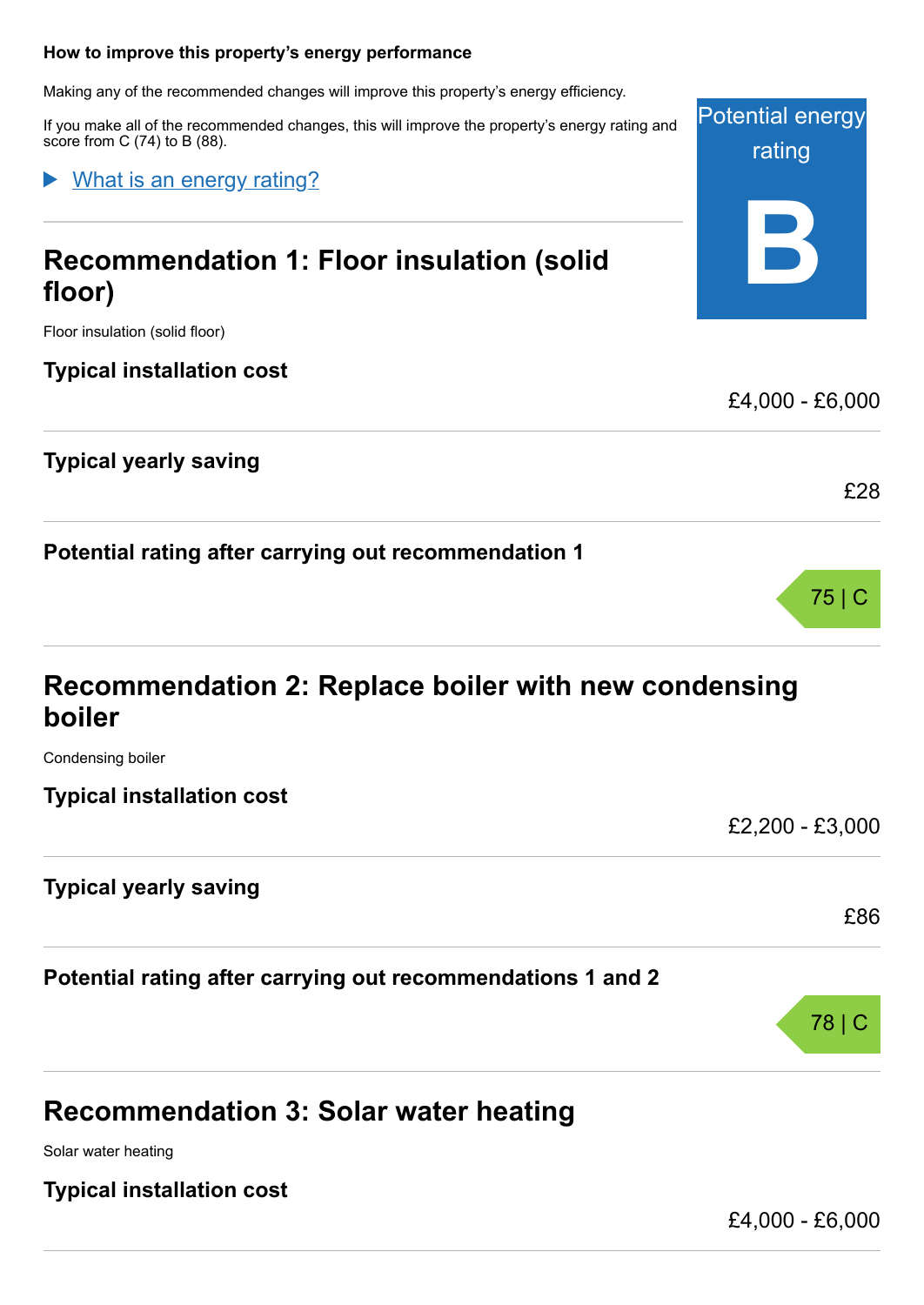|                                                                                                         | 79   C          |  |  |  |  |  |
|---------------------------------------------------------------------------------------------------------|-----------------|--|--|--|--|--|
| Recommendation 4: Solar photovoltaic panels, 2.5 kWp                                                    |                 |  |  |  |  |  |
| Solar photovoltaic panels                                                                               |                 |  |  |  |  |  |
| <b>Typical installation cost</b>                                                                        |                 |  |  |  |  |  |
|                                                                                                         | £3,500 - £5,500 |  |  |  |  |  |
| <b>Typical yearly saving</b>                                                                            |                 |  |  |  |  |  |
|                                                                                                         | £366            |  |  |  |  |  |
| Potential rating after carrying out recommendations 1 to 4                                              |                 |  |  |  |  |  |
|                                                                                                         | 88 B            |  |  |  |  |  |
| Paying for energy improvements                                                                          |                 |  |  |  |  |  |
| Find energy grants and ways to save energy in your home. (https://www.gov.uk/improve-energy-efficiency) |                 |  |  |  |  |  |
| <b>Estimated energy use and potential savings</b>                                                       |                 |  |  |  |  |  |
| Estimated yearly energy cost for this property                                                          |                 |  |  |  |  |  |
|                                                                                                         | £692            |  |  |  |  |  |
| <b>Potential saving</b>                                                                                 |                 |  |  |  |  |  |

**Potential rating after carrying out recommendations 1 to 3**

The estimated cost shows how much the average household would spend in this property for heating, lighting and hot water. It is not based on how energy is used by the people living at the property.

The estimated saving is based on making all of the recommendations in [how to improve this property's energy performance.](#page-3-0)

For advice on how to reduce your energy bills visit Simple Energy Advice [\(https://www.simpleenergyadvice.org.uk/\)](https://www.simpleenergyadvice.org.uk/).

# **Heating use in this property**

Heating a property usually makes up the majority of energy costs.

### **Estimated energy used to heat this property**

£156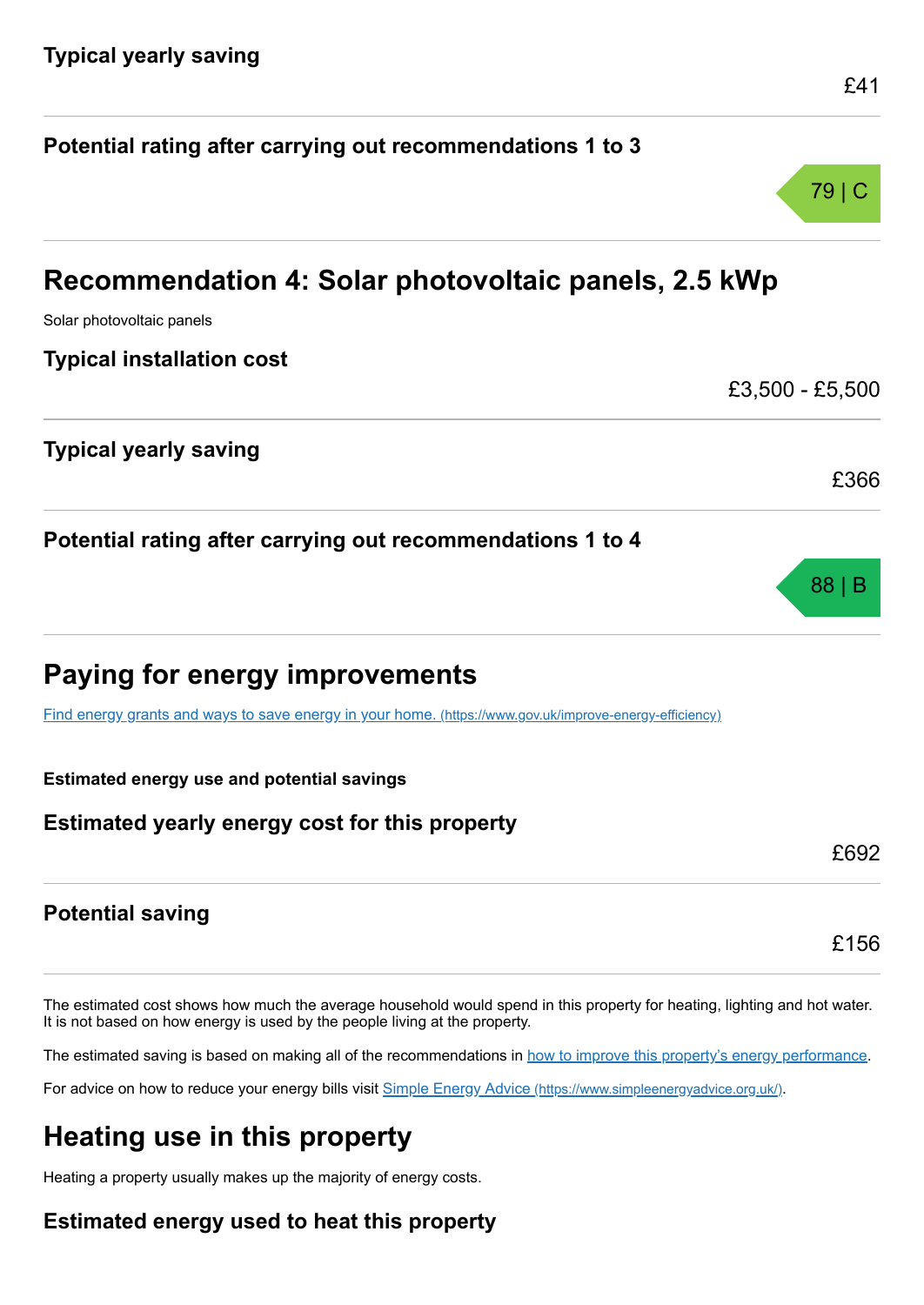### **Water heating**

3183 kWh per year

### **Potential energy savings by installing insulation**

The assessor did not find any opportunities to save energy by installing insulation in this property.

You might be able to receive Renewable Heat Incentive payments [\(https://www.gov.uk/domestic-renewable-heat-incentive\)](https://www.gov.uk/domestic-renewable-heat-incentive). This will help to reduce carbon emissions by replacing your existing heating system with one that generates renewable heat. The estimated energy required for space and water heating will form the basis of the payments.

#### **Contacting the assessor and accreditation scheme**

This EPC was created by a qualified energy assessor.

If you are unhappy about your property's energy assessment or certificate, you can complain to the assessor directly.

If you are still unhappy after contacting the assessor, you should contact the assessor's accreditation scheme.

Accreditation schemes are appointed by the government to ensure that assessors are qualified to carry out EPC assessments.

# **Assessor contact details**

#### **Assessor's name**

Jason Franklin

#### **Telephone**

023 8022 1188

#### **Email**

[legal@franklinallan.co.uk](mailto:legal@franklinallan.co.uk)

## **Accreditation scheme contact details**

**Accreditation scheme** Elmhurst Energy Systems Ltd

#### **Assessor ID**

EES/004368

#### **Telephone**

01455 883 250